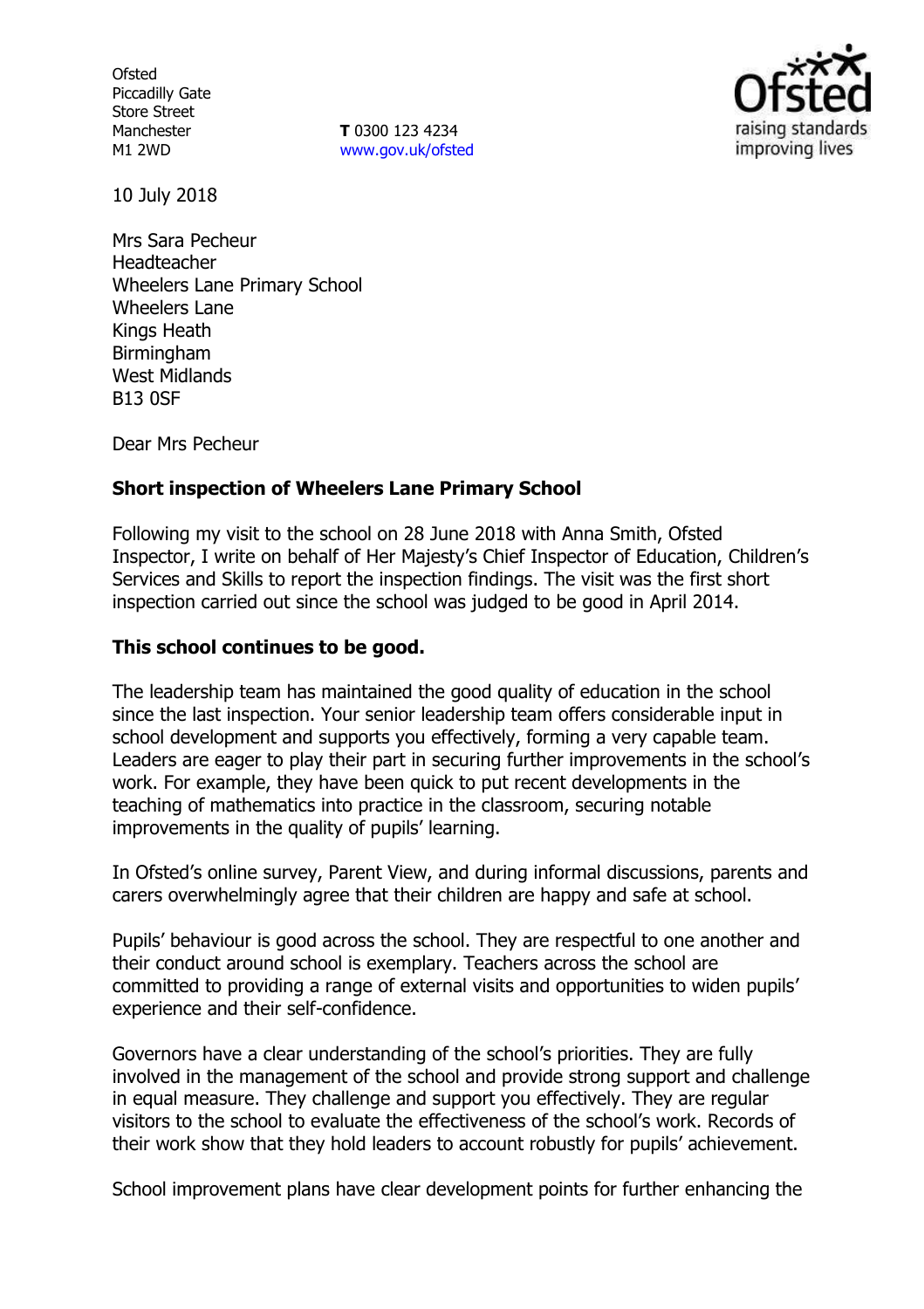

quality of teaching and raising levels of achievement. Leaders use a comprehensive system of assessment to track pupils' progress. This is proving effective, although further refinement is needed to compare accurately pupils' progress with that of other pupils nationally. Teachers attend half-termly meetings to discuss individual pupils' achievement, which helps ensure that pupils do not fall behind.

You and your leadership team have successfully addressed the areas for improvement identified at the previous inspection. For example, the checks made on learning are more focused. Teachers effectively use verbal feedback to inform pupils about their progress, strengths and areas for improvement. As a result, current pupils' progress is improving, and attainment is rising. There has also been a significant improvement in the progress pupils are making in mathematics in key stage 1. There is clear evidence in books of how you have revised the curriculum to include more opportunities to develop pupils' problem-solving and reasoning skills.

## **Safeguarding is effective.**

There is a strong and effective culture of safeguarding in the school. The leadership team has ensured that all safeguarding arrangements are fit for purpose. Safeguarding policies and procedures are reviewed regularly. Detailed electronic records are stored securely to ensure confidentiality. All staff and governors receive timely training to develop their understanding and skills to identify concerns relating to child protection.

Case studies show that pupils who have been identified as being at risk are supported sensitively and promptly by staff. Pupils are informed about how to keep themselves safe and report that they seek guidance from staff if needed.

Strategies to tackle poor attendance and high persistent absenteeism have been effective. Attendance is in line with the national average. The attendance of disadvantaged pupils is also improving and differences in attendance with other pupils have narrowed significantly.

# **Inspection findings**

- $\blacksquare$  At the beginning of the inspection, we agreed a number of key lines of enguiry, which we followed during the inspection.
- The first key line of enquiry concerned the progress that current disadvantaged pupils make in writing, which has not been as strong as their progress in reading and mathematics. Pupils' work and the school's assessment information show that pupils are benefiting from the recently introduced strategies to strengthen writing achievement. Leaders use the pupil premium funding effectively, providing this group of pupils with a range of support activities. These include individual tuition or extra sessions with small groups of pupils in English and mathematics. However, the proportion of disadvantaged pupils who make good progress in writing is typically below the national average.
- Another line of enquiry focused on how leaders have worked effectively with other schools to develop a more precise assessment of pupils' progress in writing.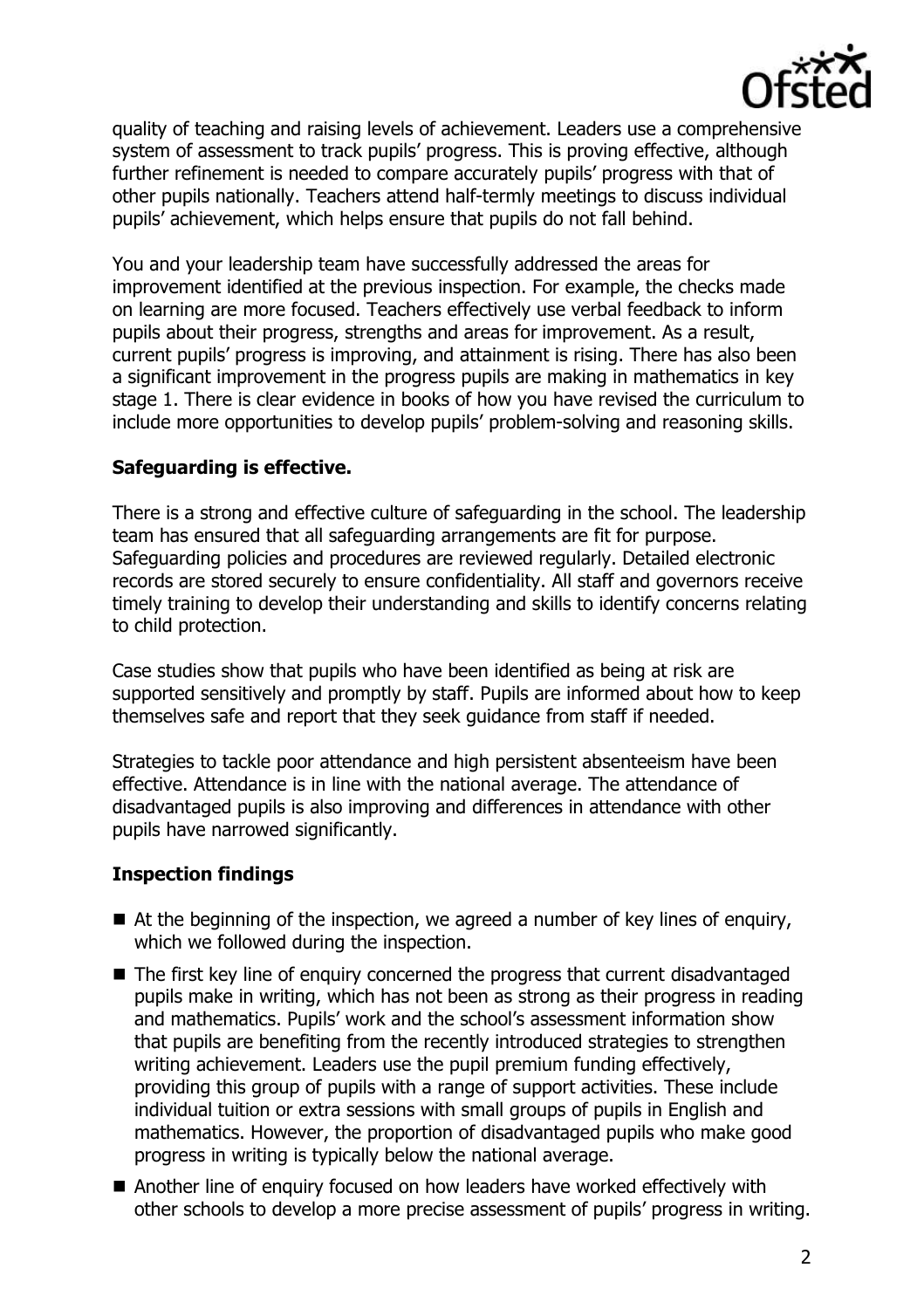

This moderation of work has been successful in providing a more accurate overview of pupils' attainment and progress. Current assessment information, as confirmed by the books seen during inspection, shows that the proportion of pupils on track to meet or exceed the expected standard is higher than in previous years for both Year 2 and Year 6. Work in pupils' books shows that some do not write neatly and fluently. In some classes, their handwriting is not formed correctly.

- Pupils' grammar, spelling and punctuation skills are a strength. These skills are translated into above national average results in external assessments. However, the books seen during the inspection show that translating these skills into pupils' written work, especially spelling, is an area that requires more work.
- Our final line of enquiry looked at attendance rates for disadvantaged pupils and the school's higher than national average rate of exclusion.
- Leaders identify and support pupils who require additional support to improve their attendance. Most pupils love school and attend well. You identified the need to offer additional support for disadvantaged pupils. You and your staff have developed very supportive relationships with parents, challenging them when necessary, to ensure good attendance and to keep pupils safe.
- The number of exclusions and repeat exclusions has been above average in recent years. You do not take decisions to exclude pupils lightly. You provided evidence of a close working relationship with the local authority that showed that fixed-term exclusions have been justified and necessary. Several pupils who have complex behaviour needs have improved their behaviour over time. You and the governors are going to continue to monitor the rates of fixed-term exclusions. You have a behaviour policy that is clear and fair and you implement it very effectively.

### **Next steps for the school**

Leaders and those responsible for governance should ensure that:

- disadvantaged pupils' skills, particularly in writing, are developed further to match those achieved in reading and mathematics
- $\blacksquare$  the quality of pupils' writing improves, including the accuracy of spelling, and is sustained throughout the school so that more pupils achieve higher standards
- all adults have consistently high expectations of pupils' presentation in books and develop a greater consistency in the quality of pupils' work.

I am copying this letter to the chair of the governing body, the regional schools commissioner and the director of children's services for Birmingham. This letter will be published on the Ofsted website.

Yours sincerely

Max Vlahakis **Ofsted Inspector**